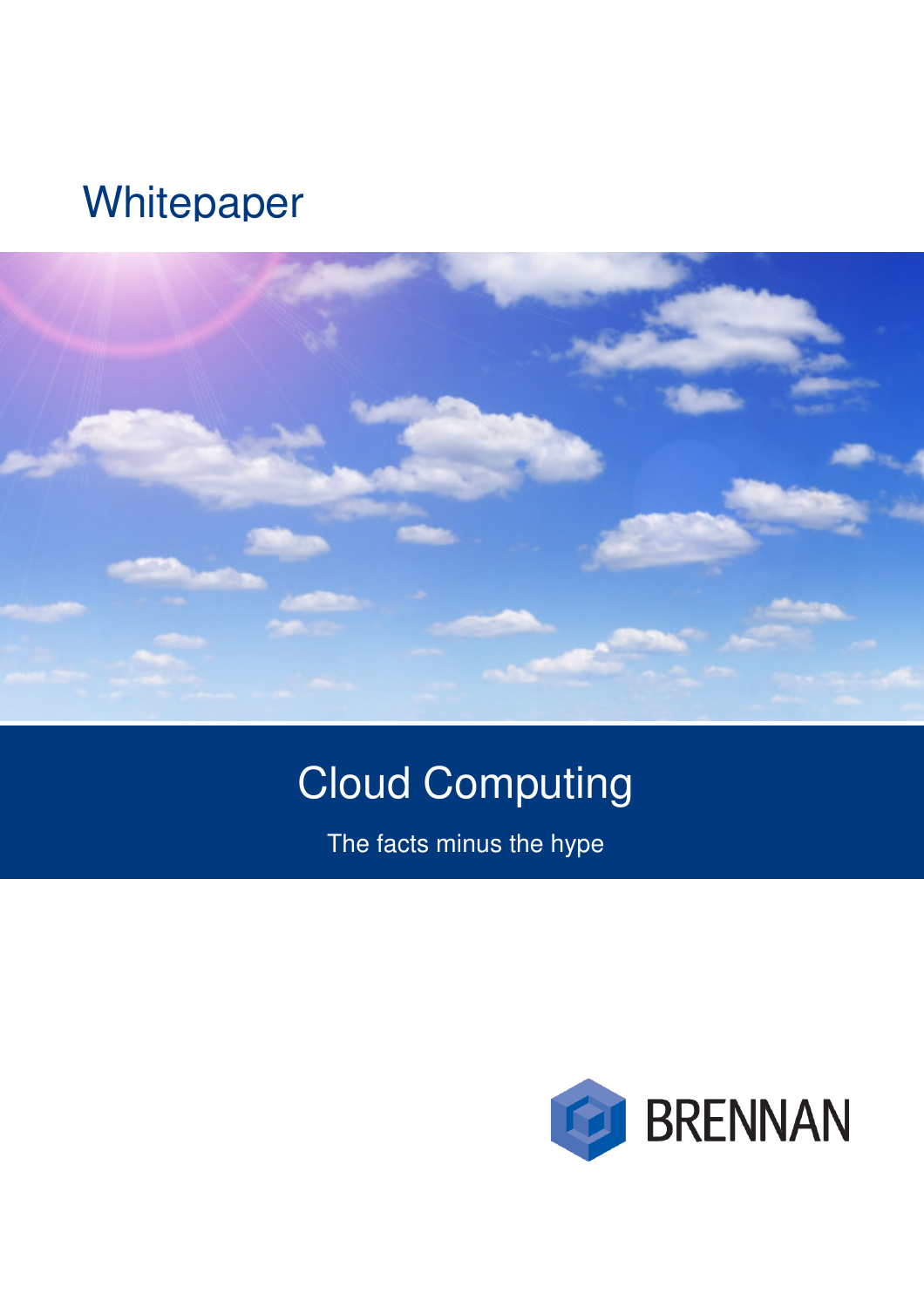### Cloud Computing – the facts minus the hype

It's no accident that the current global economic downturn has coincided with a revolution in cloud computing. More than ever, businesses are trying to reduce internal IT expenditure, consolidate their IT activities and run a much leaner operation.

An ever changing business environment has seen a rapid acceleration in the world of cloud computing. Understandably, much has been written about this relatively new advance at the business end of IT servicing. But once the hype and myth has been separated from fact, it's easy to see why cloud computing is fast proving the logical choice for many companies.

#### The move towards cloud computing

It's fair to say that the days of a totally self-managed IT system are gone. The "do-ityourself" mentality has in many cases shown to be both costly and ineffective. This evolution in the way IT technology is delivered to business is probably the biggest paradigm shift the industry has encountered.

From the monolothic, cumbersome mainframes of the 1980's to a semi-hosted, complicated platform in the late 1990's and early 2000's, and finally now to the option of having a completely outsourced, streamlined IT operation.

Cloud computing has emerged as a natural by-product of this outsourcing trend. Leveraged via the power and speed of the internet, as well as virtualisation technology, cloud computing has the potential to deliver a complete range of IT services.

#### What is cloud computing?

Before examining the case for cloud computing, it's important to understand exactly what it is and isn't. Cloud computing effectively places the responsibility for the provision and maintenance of your IT systems into someone else's hands. In this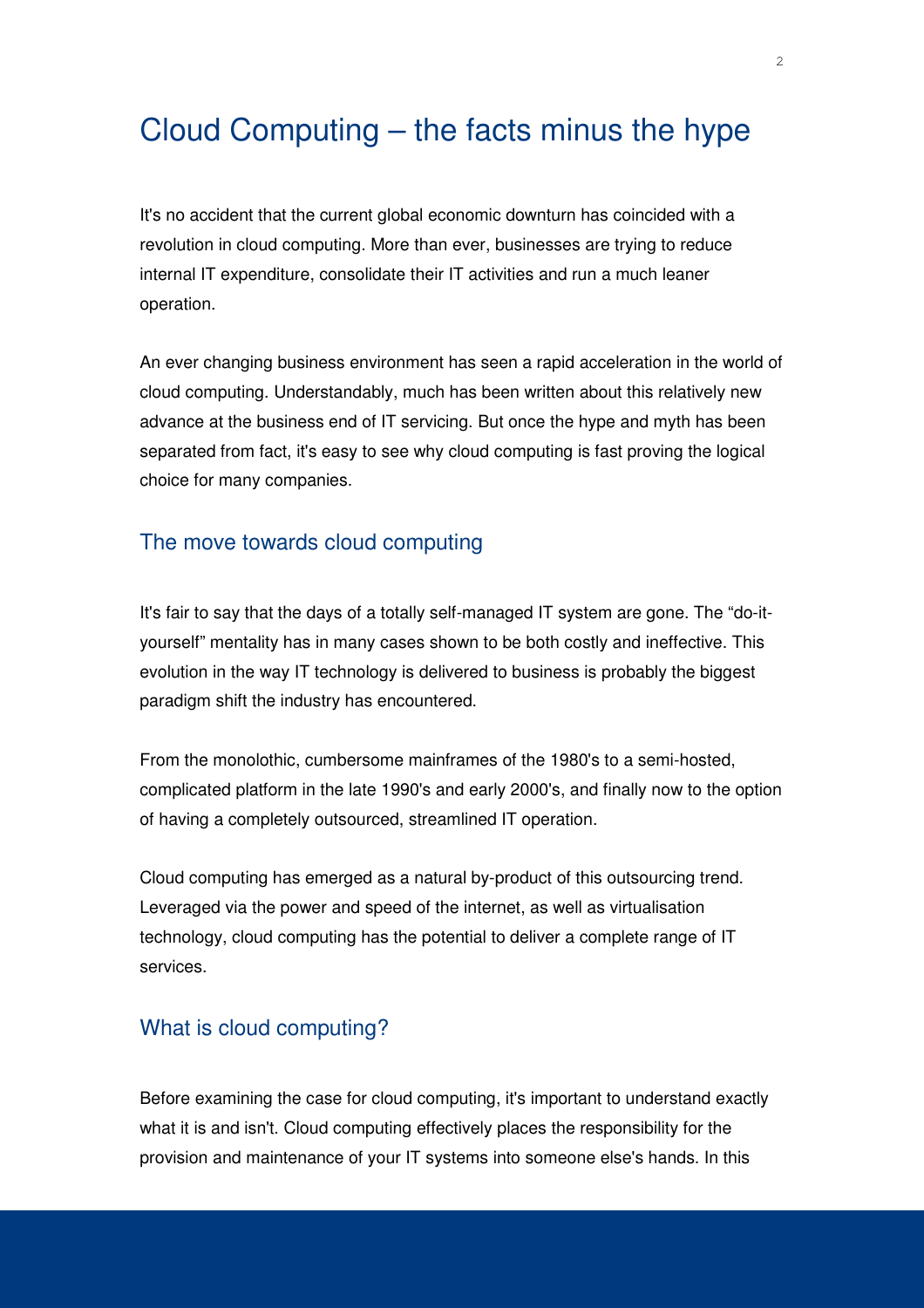sense it's a fully outsourced IT solution operated through the power of the internet and virtualisation technology to deliver services, applications and store information.

Cloud computing groups large numbers of computer servers and other infrastructure resources together, offering combined capacity on an on-demand, pay-per-use basis. It's fully enabled by virtualisation technology, with users often having little to no physical infrastructure, such as server-racks and network devices, on their premises.

The 'cloud' is basically a metaphor for the internet itself and the way web services are depicted as sitting inside a cloud or bubble. Users themselves sit outside the cloud and harness its power only when they need it.

Not surprisingly, cloud computing has been regularly compared with the way a utility company, such as electricity or gas, provides energy to customers. While this analogy is not entirely accurate, it's true that customers do utilise the centralised "power" of a large provider through a multi-tenancy operation. Also, customers can easily upscale without having to invest heavily in infrastructure, such as servers and network devices.

#### What's inside the cloud?

Cloud computing can deliver a diverse range of IT solutions. But areas that are experiencing a particularly strong uptake are: Infrastructure-as-a-Service (IaaS), Software-as-a-Service (SaaS) and Backup and Recovery-as-a-service (BURA-aaS). These services do overlap in some areas, but it's important to distinguish what their main offerings are for business.

IaaS is the delivery of a total IT infrastructure as a service, most often through the power of a virtualisation platform over the internet. Rather than purchasing servers, data centre space and network equipment, a business will utilise these services as a fully outsourced model.

Similar to IaaS, SaaS allow for the delivery of services, in this case software, from a central location, again usually over the internet. With its low-cost, subscription-based pricing model, SaaS is a compelling way for any sized company to attain the specific software and applications they need, without large upfront licencing fees.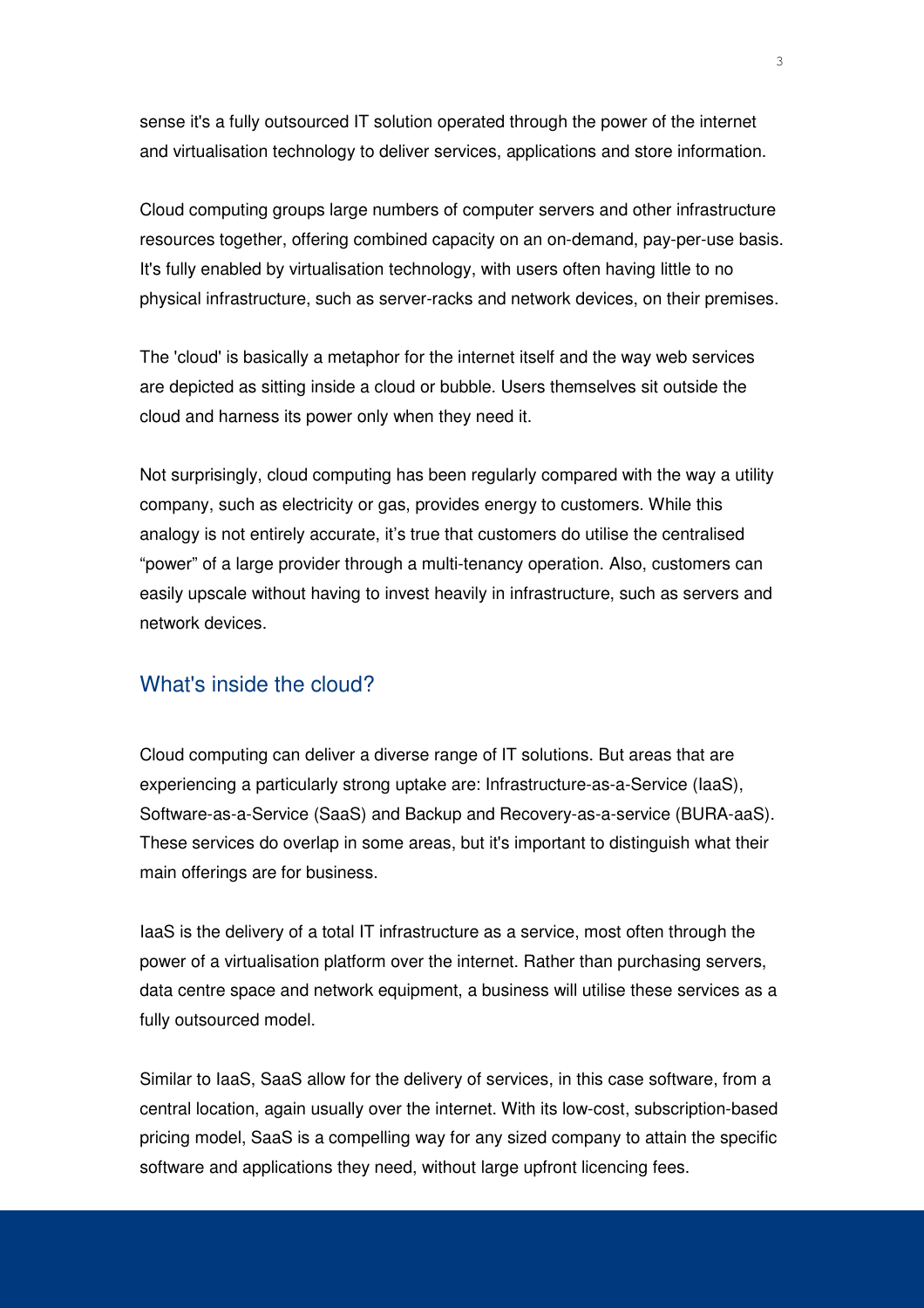It's not simply on software purchases that SaaS can save businesses money. Like other cloud computing services, businesses do not need to make unnecessary investments in IT support to manage and maintain IT platforms in house, which can put a strain on capital outlay and business productivity.

The safe storage of data is at the core of every business. BURA-aaS provides the effective management, backup and storage of data as a fully outsourced service with minimal upfront expenditure. BURA-aaS generally improves service levels with faster back-ups, restores, search and retrievals of data, reducing or eliminating the need for old-world media such as tape, which is costly and unreliable.

Improved efficiency in disaster recovery time is another positive to an outsourced platform via BURA-aaS. Rather than waiting days to have information restored and losing valuable access to important business data, a cloud computing solution is able to respond immediately. The recovery is often completed in a few hours, with little disruption to a company's operations.

#### Cloud computing: the case speaks for itself

It's true of every business that any new investment in IT will need to be justified to top-level management. But as we'll see, with cloud computing services such as IaaS, SaaS and BURA-asS there is a range of benefits to businesses wanting to maximise their IT efficiency while minimising expenditure.

Let's take IaaS as an example and compare it with a totally self-managed IT platform. Firstly, here's what a traditional cost and maintenance structure of an on-site IT operation can look like:

- Technical resources expensive hiring of experts to maintain and monitor infrastructure
- Hardware purchase costs constant need to purchase and upgrade
- Data centre charges power and connectivity costs, as well as hosting hardware
- Capital Expenditure (CAPEX) Continued pressure on and justification for expenditures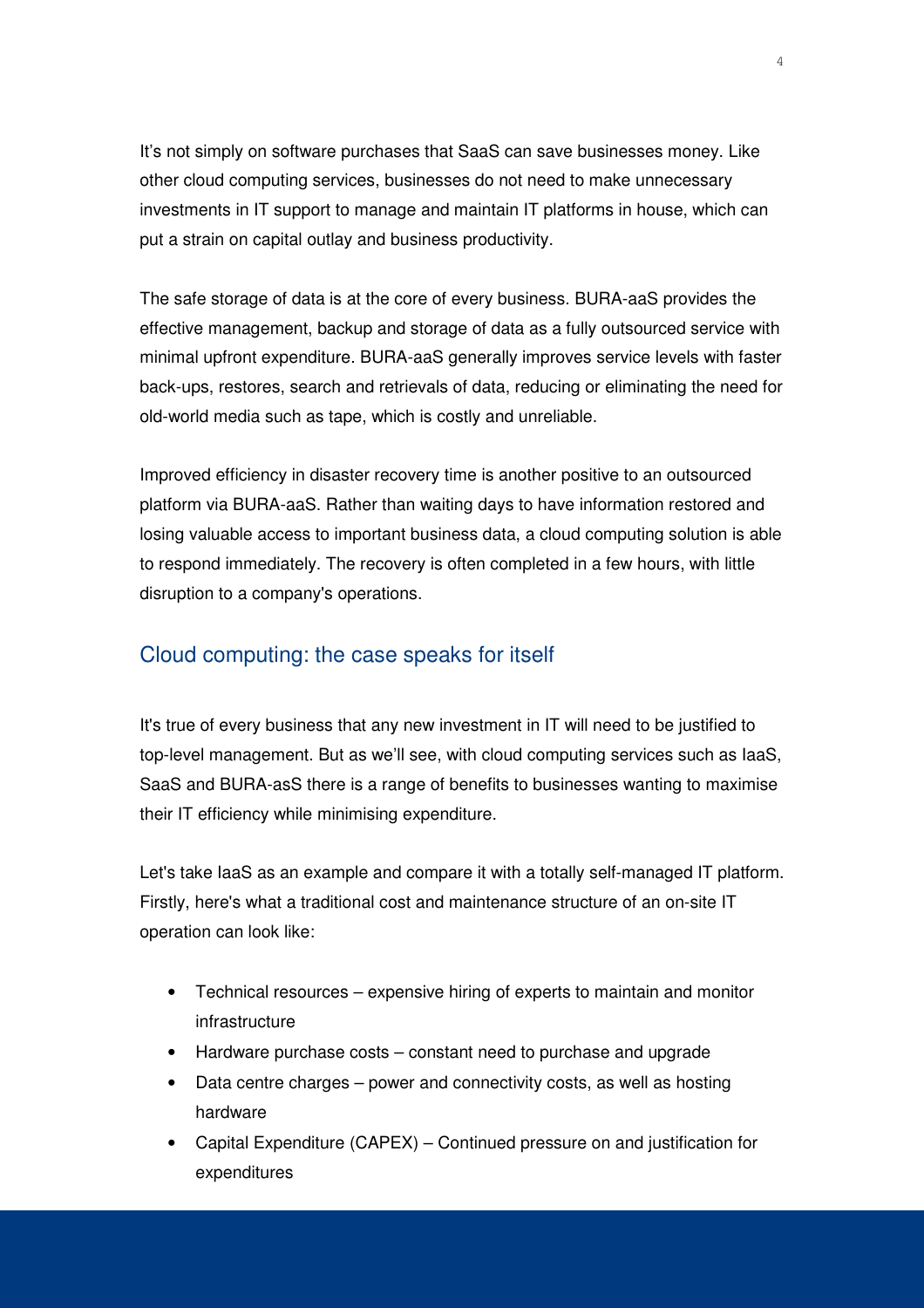- Management dilemma overall monitoring and maintenance, time spent preparing for peak "bursts"
- Carbon footprint cooling and running of IT systems increases emissions

These elements change dramatically when a move is made to a fully outsourced or off-site IaaS solution – especially in terms of cost-savings. The typical approach is CAPEX heavy. To satisfy future capacity needs both software and equipment set-ups need constant evaluation and upgrading. This aspect can often negatively affect daily operations, which has a run-on in terms of productivity and ultimately, the bottom line.

On the other hand, IaaS reduces the constant need to justify capital outlay and secure budgeting for things like server upgrades, new software applications or new networks. With monthly payments businesses can benefit from minimal upfront costs and a pay-per-use model.

IaaS allows computing infrastructure to truly scale with business need. It removes the three m's involved in keeping an internal infrastructure at its optimal performance – monitoring, maintenance and management. There's also minimal or no capital required because services are based on a monthly subscription fee according to demand. IaaS consistently offers users improved visibility, control and security compared to an internal IT operation.

In addition, IaaS truly is an on-demand service, with a reduced timeframe to deploy new servers and applications, as well as the access to highly skilled and knowledgeable staff. It also avoids IT outages by having additional capacity on-hand for peak usage events, sometimes called "spikes" or "bursts". Just as importantly for some companies, their carbon footprint will be drastically reduced as energy consumption falls.

#### IaaS at work: cost savings

Thousands of companies have already benefited from flexible and scalable IaaS solutions. One example, an Australian-wide retailer, was previously running an ageing server and application infrastructure that was costly and delivered poor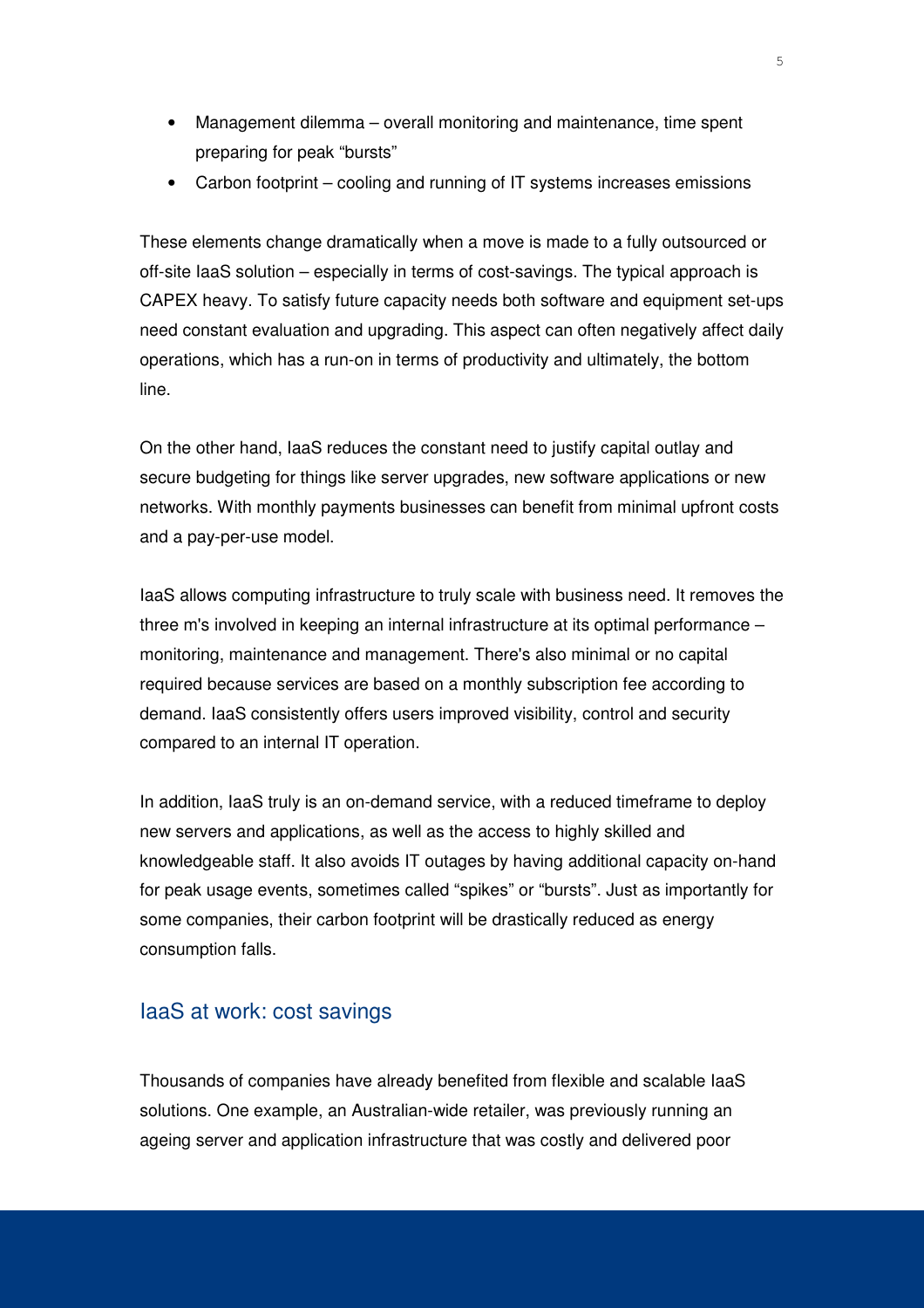performance. It was in the market for an upgrade, and rather than an extensive and costly overhaul it settled on an IaaS package from Brennan.

Over three years it reduced its total IT costs from \$800,528 (\$413,000 in up-front capital costs, as well as \$86,000 a year in personnel costs and \$43,200 in rackspace and power expenses) to \$440,640 (\$43,655 integration cost and \$11,027 per month in running costs). This is a saving of nearly \$360,000 or 45 percent.

Brennan believes IaaS has a real future as the logical choice for mid-market companies searching for workable, reliable infrastructure that responds to their changing needs. In terms of cloud computing, IaaS is continually showing users its agility, reliability, scalability and capacity to deliver large cost savings.

#### Overcoming concerns: security and migration

Cloud computing involves a multi-tenancy format – where users are sharing the power of resources across a centralised framework (the web) – so security is a natural concern. However, cloud computing has been able to prove its superiority in terms of security compared with traditional methods.

This is due to the centralisation of data and the ability of vendors to devote increased resources to targeting security issues. These problems can be solved quickly and easily, while many other companies can't afford the time or money to do the same. It's vital when selecting a cloud computing provider that companies get access to skilled IT technicians when needs arise, as well as responsiveness in getting a fast turn-around time.

The choice of provider is especially important when it comes to accessing SaaS. Without the correct advice and assistance, many businesses end up with a wild array of applications that are poorly integrated with their existing IT platform. A software offering should always be tailored to a customer's specific requirements and compliment pre-existing applications.

Another common concern for businesses is the migration phase from a self-operating IT platform to a totally-outsourced solution. This can be the most critical stage when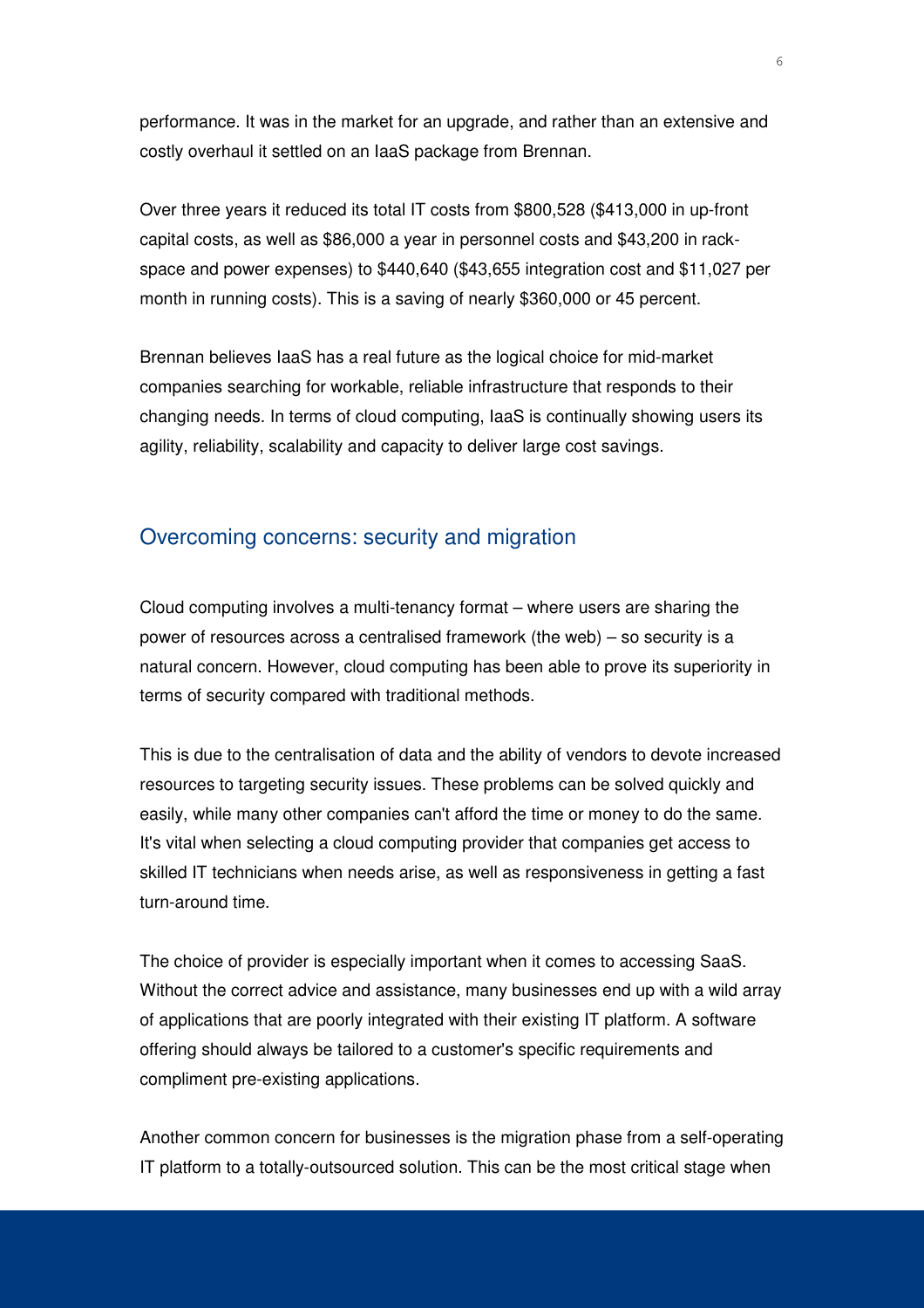moving to an IaaS structure. Again, it's important to have a detailed and commonsense plan with your provider that doesn't impact on the actual running of the business.

When choosing a provider for cloud computing services, it's important that you look for a vendor that has proven experience in the provision of the chosen service, flexibility to tailor the requirements to your business needs and can provide the ongoing support and expert advice as and when required.

#### Cloud computing: the smarter choice

Cloud computing is fast becoming the simplest, most effective solution to business IT needs. In its ultimate form, cloud computing will dramatically reduce business expenditure across the board, while delivering a more streamlined and advanced IT solution. Brennan is already witnessing how cloud computing's potential is realised with the clients who benefit from it.

The case for adopting a totally outsourced IT operation is becoming more compelling everyday. Cloud computing has a very low lead-time, allowing users to make decisions based on what they need now rather than having to wait for upgrades or budgetary approval. This has continually shown to significantly reduce IT expenditure and lead to smoother business operations.

The business end of IT solutions is undoubtedly an exciting frontier, and cloud computing has capitalised on important advances in both web services and virtualisation technology. Analysts from Gartner expect that by the end of 2012 around 80% of the world's largest businesses will utilise some aspect of cloud computing for their IT needs.

Inevitably there will be a tipping-point for the total managed outsourcing of IT services. Reaching critical mass will see businesses, regardless of size; replace their in-house assets with services consumed from the cloud. For the many companies already benefiting from a managed cloud computing solution the only way is up.